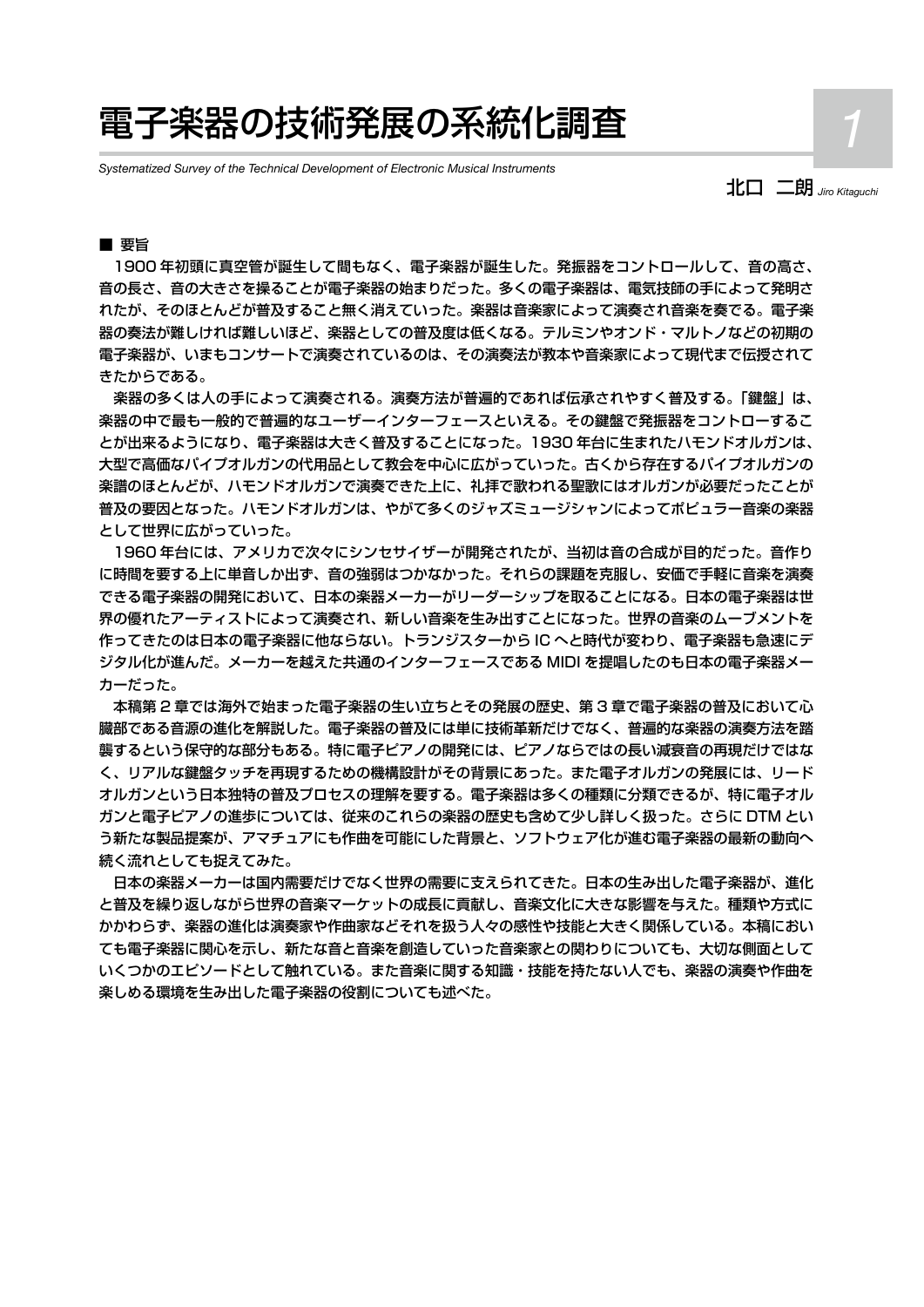### ■ Abstract

Soon after the vacuum tube was born at the beginning of 1900, electronic musical instruments were born. Electronic musical instruments started as manipulations of the pitch, the length, and the volume of sound by controlling an oscillator. Many such instruments were invented by electrical engineers, but most of them disappeared without gaining popularity. Musical instruments make music by being played by musicians. The more difficult it is to play an electronic one, the less popularity it can gain as a musical instrument. Early electronic musical instruments such as the thereminvox and the ondes martenot continue to be performed at concerts today because the way to play them have been passed on in textbooks and by musicians to the present day.

Most musical instruments are played using a person's hands. If they are played in a universal way, they are more likely to be passed on and gain popularity. The keyboard could be considered the most universal user interface among musical instruments. When it became possible to control an oscillator with the keyboard, electronic musical instruments gained great popularity. The Hammond organ, created in the 1930s, became widespread, mainly in churches as an alternative to large, expensive, pipe organs. The reasons behind the popularity was that most of the traditional pipe organ scores could be played on the Hammond organ and that an organ was necessary for the hymns sung in church services. The Hammond organ was eventually spread worldwide by many jazz musicians as an instrument in popular music.

Though many models of the synthesizer were developed in the U.S.A. in the 1960s, its original purpose was to synthesize sounds. It required time to create sound and could only produce a single tone, without variation in dynamics. Japanese musical instrument manufacturers overcame those issues and became the leaders in developing electronic musical instruments that were inexpensive and simple to play. Such Japanese instruments came to be played by talented artists around the world and gave rise to new music. Electronic musical instruments of Japan are what created music movements worldwide. As transistors gave way to ICs, electronic musical instruments also rapidly became digital. Japanese electronic musical instrument manufacturers were also the ones to advocate MIDI, a common interface transcending the manufacturer level.

This report explains in Chapter 2 the birth and growth of the electronic musical instrument, which started outside Japan, and the history of its development. Chapter 3 explains the evolution of the sound source, at the core of the electronic musical instrument, as it gained popularity. For an electronic musical instrument to gain popularity involves technological innovation, of course, but also involves the conservative aspect of keeping to how universally accepted instruments are played. The development of electronic pianos, in particular, required designing mechanisms to reproduce the long attenuation characteristic of pianos and to realistically reproduce the feel of the keyboard. Understanding the growth of electronic organs in Japan requires an understanding of the uniquely Japanese popularization of the reed organ. Electronic musical instruments can be classified into many types, but we consider electronic organs and electronic pianos in more detail, including the history of the conventional instruments. Further, we considered the background of how the new product proposal of computer music (called "DTM" or "desktop music" in Japan) made it possible for amateurs to compose music and positioned it as connected to the latest trend in electronic musical instruments, which is increasingly becoming software.

Japanese musical instrument manufacturers have been supported by demand worldwide, not only Japan. The electronic musical instruments created by Japan contributed to the growth in the global music market as they repetitively evolved and became popular and had a major impact on music culture. Regardless of the type or form, the evolution of musical instruments is closely intertwined with the sensibility and skill of the people who work with the instruments, such as players and composers. This report also touches on the relationship with musicians who showed interest in electronic musical instruments and went on to create new sound and music as a vital side point, through several anecdotes. We also cover the role of electronic musical instruments in creating an environment where people without musical knowledge or skill can enjoy playing instruments and composing.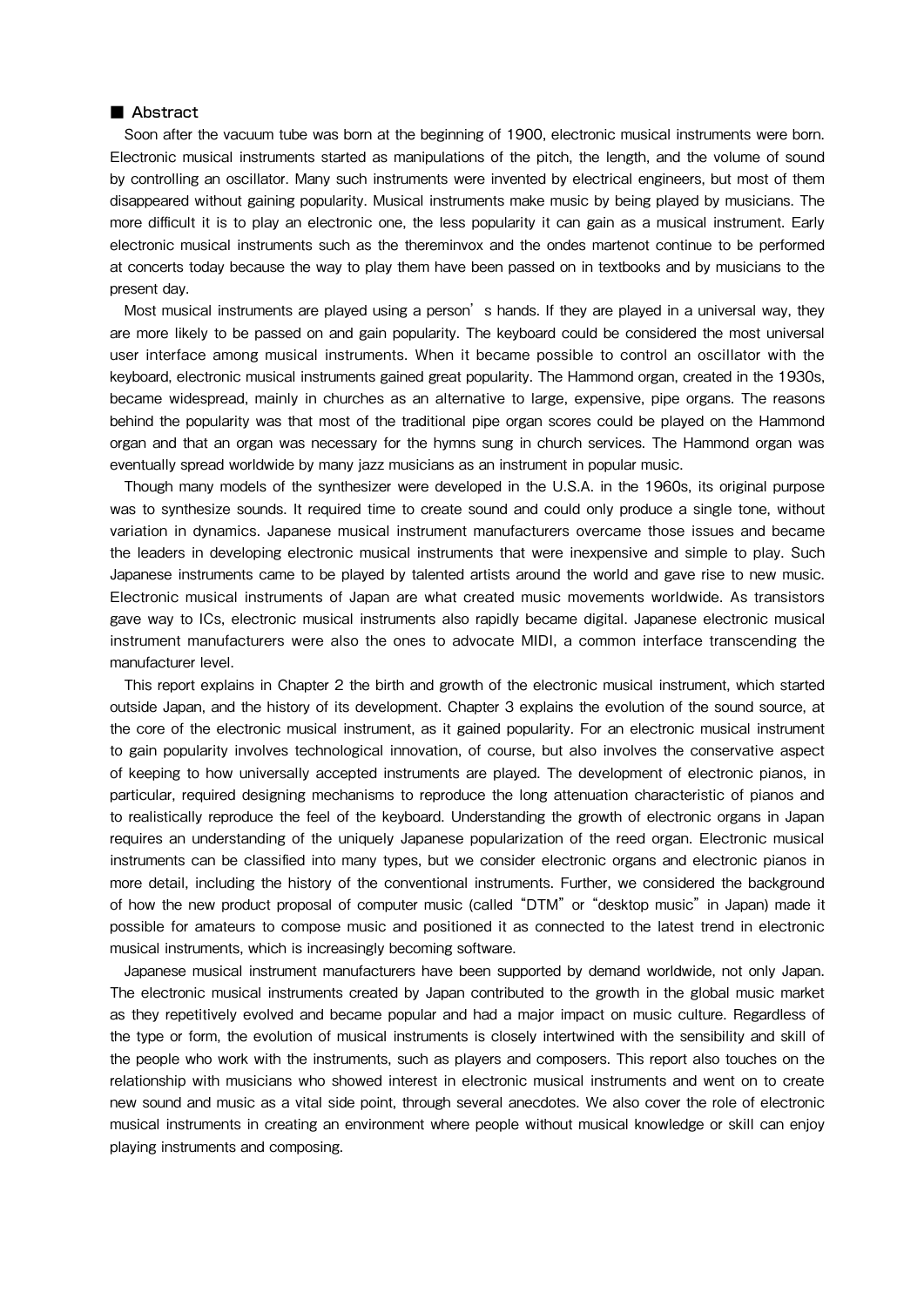# ■ Profile

北口 二朗 *Jiro Kitaguchi*

# **国立科学博物館産業技術史資料情報センター主任調査員**

| 関西大学社会学部卒業              |
|-------------------------|
| ローランド株式会社入社             |
| 国内・海外の電子楽器              |
| マーケティング業務に従事            |
| 社団法人音楽電子事業協会 (AMEI)     |
| 事業委員長就任                 |
| 「デジタルミュージックフェア          |
| (MIDI WORLD 2000)」委員長兼任 |
| 楽器フェア協会                 |
| 「楽器フェア 2003」運営委員長就任     |
| ローランド株式会社退職             |
| 東京ベイネットワーク株式会社入社        |
| トート株式会社設立 取締役就任         |
| 音楽教室経営/                 |
| 音楽イベント企画プロデュースに従事       |
|                         |

### ■ Contents

| 1. はじめに ………………………………………      | $\Lambda$ |
|------------------------------|-----------|
| 2.雷子楽器の歴史的背景 ……………………………… 5  |           |
| 3. 電子音の正体 …………………………………… 17  |           |
| 4. 雷子楽器の分類と進化 …………………………… 31 |           |
| 5. あとがき ………………………………………… 81  |           |
|                              |           |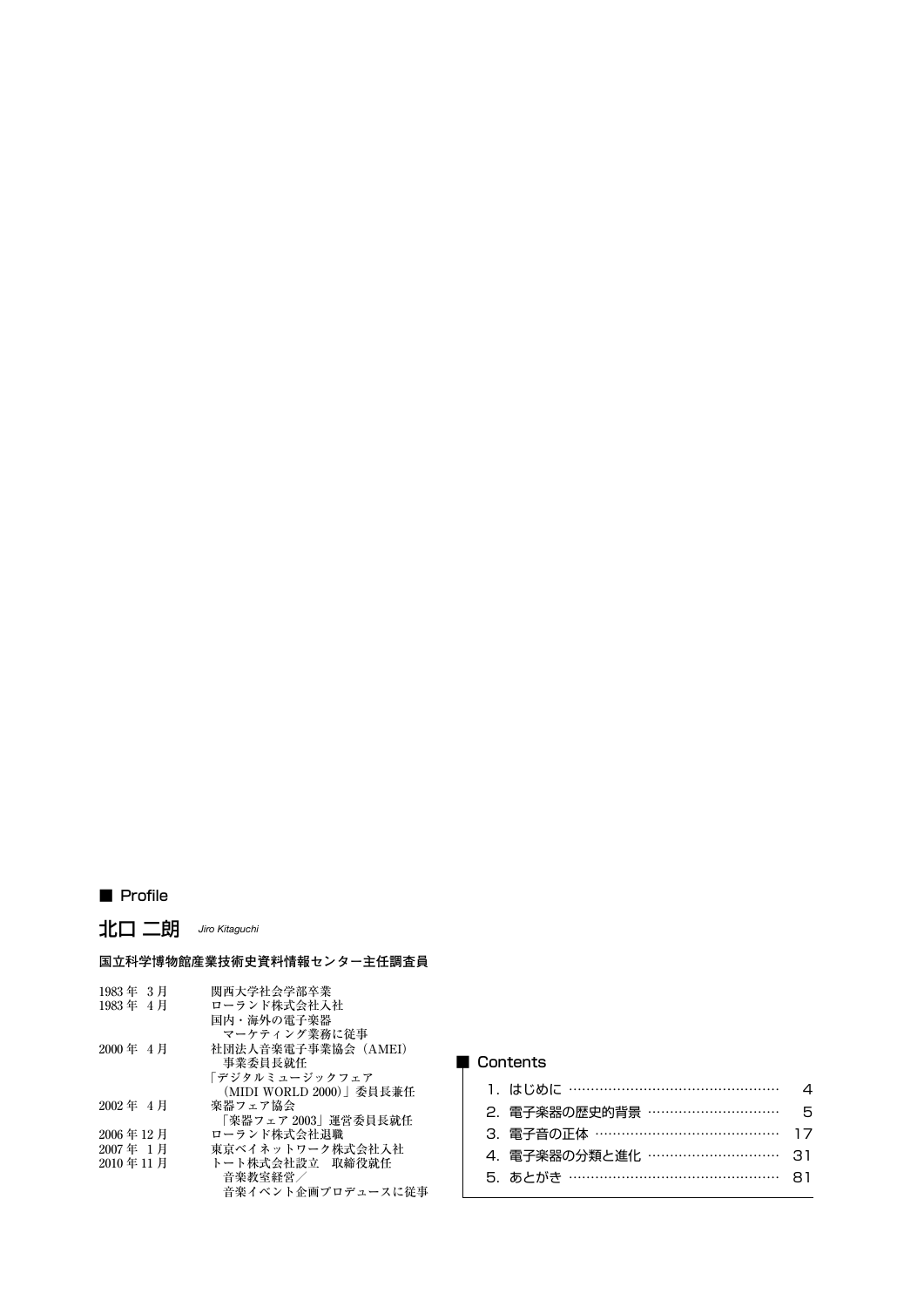# 抗がん薬創製技術の系統化調査 *2*

*Systematized Survey on the History of Anticancer Drug Discovery with Technical Development*

鶴藤 真 *Makoto Tsurufuji*

### ■ 要旨

 本「抗がん薬創製技術の系統化調査」は 2016 年に行われた「医薬品創製技術の系統化調査」を受けて、抗 がん薬の歴史およびその創製技術についてまとめたものである。

 がんが歴史の舞台に登場したのは大変に古く、紀元前 2600 年にさかのぼる。その後も数百年から 1000 年 ほどの間にがんに対する様々な記述が残されているが、当時はがん(悪性腫瘍)と良性腫瘍の区別はあいまいだっ た。体に出現する腫物が次第に大きくなり、それに比例して体は衰弱していくことで、人々はがんの存在を大き く意識していた。紀元 160 年頃には、様々な疾病は血液、黄胆汁、粘液、黒胆汁の 4 つの体液の異常によって 生じ、がんはその中で一番理解しがたい黒胆汁が原因と考えられていたのである。そしてその後千数百年もの間、 人々はこの黒胆汁が何者であるかを人体の隅々まで探し続け、結局のところ発見することができなかった。

しかし、その過程で人々はヒトの体の詳細な解剖図を入手し、そのことはその後、手術によるがん治療に大き く貢献した。1800 年代の後半には麻酔技術と消毒技術の進歩によって、がんを手術によって取り除くことが盛 んに実施され、その後 1950 年頃まで、手術によるがん治療の世紀を実現したのである。ところが、手術によっ てどこまでもがんを切除しても、それから何年も後にがんは必ず再発した。また、19 世紀の末に発見された X 線を用いた治療法もがん治療の強力な手段となっていったが、全身に散らばったがんの治療には無力であった。 この様な状況のなかで、1940 年代から、薬によるがんの治療が少しずつ成功をおさめ始めたのである。

 第 1 章では、抗がん薬について理解するために、がんについての基本的な事項について記述した。がんによ る死亡率がこの数十年間にどのように変化してきたのか、またがんとはどのようなもので、どう発生してくるの か、さらに患者数の多いがんや死亡率の高いがんなどについてまとめた。

 第 2 章では、歴史の中でがんはどのように研究され、治療されてきたのかについて記述した。前述したよう に、がん(および腫瘍)に関する記述は紀元前から存在するが、がんに対する理解がその後どのように変化して きたのか、そして、現在においてどう理解されているかについてまとめた。また、それらの研究成果から生み出 された抗がん薬の輝かしい成果(とその敗北)について記述した。

 第 3 章では、抗がん薬をその作用メカニズムから分類し、ヒトが手にした最初の抗がん薬であるアルキル化 薬から、近年注目を集めている免疫チェックポイント阻害薬創製の流れまで、個々の薬の研究・開発の経緯も交 えながら記述した。最初の抗がん薬は毒物から発展したもので、副作用も大きかった。第二次世界大戦前後か ら、抗生物質の研究が盛んになったことから抗がん性抗生物質も開発された。その後、科学技術の進歩とともに 抗がん薬の創製技術も進歩し、抗がん薬の薬効を評価する技術も変化し、それに伴って新しい抗がん薬が誕生し てきた。その中には生体にとって重要な代謝の過程を阻害する薬、植物由来の薬、ホルモンの研究から新しい抗 がん薬が出現し、また分子生物学、遺伝子工学の出現と進歩によりがん発生のメカニズムが分子のレベルで解明 されるようになると、がんの原因になると思われる分子に対する分子標的薬と呼ばれる薬が出現してきた。そ して、がんによる免疫抑制状態を解除し生体のがんに対する防御機能を回復させることで注目を集めている免疫 チェックポイント阻害薬が登場したのである。

 最後に、第 4 章で、現時点、あるいは今後数年で世の中に登場してくるであろう薬の候補について述べた。 一つは遺伝子治療とも細胞療法ともいえる治療薬でありもう一方は医療機器と抗体医薬に属する治療薬 のコン ビネーションによる治療法である。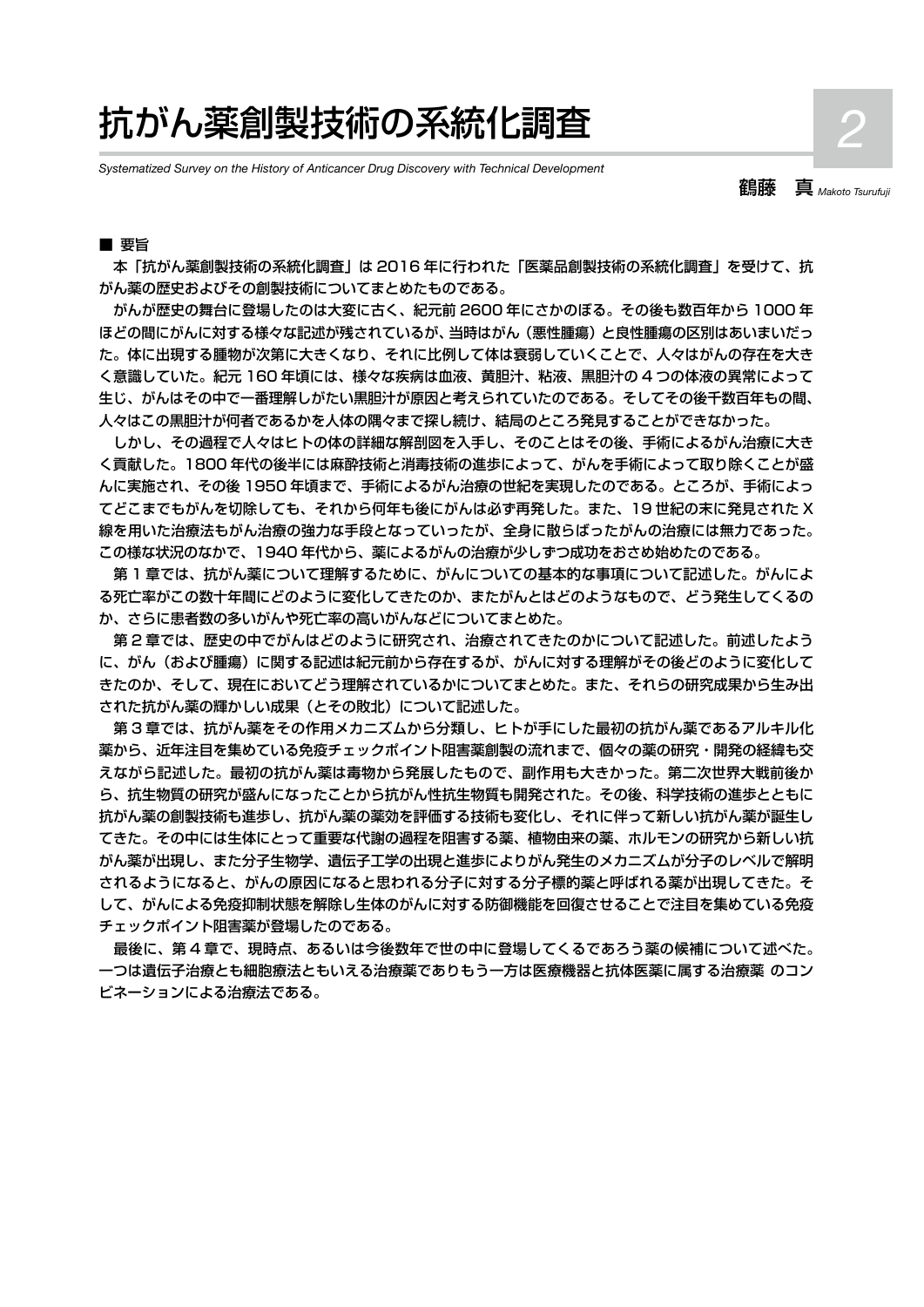#### ■ Abstract

This Systematized Survey on the History of Anticancer Drug Discovery with Technical Development builds on the Systematized Survey on the History of Drug Discovery with Technical Development reported in 2016 and provides a view of the history of anticancer drugs along with the technologies used to discover them.

Cancer appeared on the scene very early in history, as far back as 2600 B.C. In the several hundred to thousand years that followed, many descriptions of cancer exist. However, at the time, cancer (malignant tumors) and benign tumors were not well differentiated. As a lump which emerges in the body and gradually grows, conversely causing the body to weaken, cancer loomed in the consciousness of people. By around 160 A.D., various illnesses were thought to be caused by abnormalities in the four humors—blood, yellow bile, phlegm, and black bile—and black bile, the least comprehensible among them, was thought to be responsible for cancer. In the thousand and several hundred years that followed, scientists continued to search the human body thoroughly to ascertain what this black bile was but were unable to find it.

However, in the process, they were able to obtain detailed knowledge of the human anatomy, and this played a large role in what followed: cancer treatment through surgery. By the latter half of the 1800s, owing to the technological advancement in anesthesia and disinfection, surgical removal of cancer was widely practiced, building a century of cancer treatment through surgery until around 1950. However, no matter how much cancer was surgically removed, it always reappeared many years later. The treatment using X-rays, discovered at the end of the 19th century, had also become a strong player in cancer treatment, but it was powerless against cancer dispersed throughout the body. Against such a backdrop, cancer treatment using drugs started to have success starting in the 1940s.

Chapter 1 describes basic matters about cancer in order to understand anticancer drugs. How the mortality rate of cancer has changed over the last several decades, what cancer is and how it forms, which cancers are common, and which cancers have high mortality rates are all covered.

Chapter 2 describes how cancer was investigated and treated throughout history. As described above, descriptions of cancers (and tumors) have existed since before our common era. This chapter covers how human understanding of cancer has changed over time and how it is understood today. The outstanding achievements (and defeats) of anticancer drugs arising from such research findings are also described.

Chapter 3 categorizes anticancer drugs by the mechanisms of their function and explores the first anticancer drugs available to humans, alkylating agents, continuing down to the creation of immune checkpoint inhibitors drawing attention in recent years, while discussing the sequence of events in the research and development of individual drugs. The first anticancer drugs were derived from a poisonous substances and had strong side effects. Since around the Second World War, anticancer antibiotics were developed as a result of the surge in the research of antibiotic substances. Since then, anticancer drug discovery technologies have advanced along with the progress of science and technology. Technologies to evaluate the beneficial effects of anticancer drugs have also changed, and new anticancer drugs have followed. Among them are drugs that inhibit metabolic processes vital for an organism, drugs derived from plants, and new anticancer drugs arising from hormone research. As the mechanism of cancer development became unraveled at the molecular level due to the emergence and advancement in molecular biology and genetic engineering, drugs called molecularly targeting drugs have emerged. Thus came the immune checkpoint inhibitors, the drugs drawing attention for releasing the immunosuppressed state caused by the cancer to restore the organism's defense mechanisms against cancer.

Chapter 4 concludes with descriptions of drug candidates which now exist or are likely to appear onto the world scene in the next several years. One is a therapeutic drug which could be considered gene therapy or cell therapy, and the other is a treatment using a combination of medical instruments and a therapy drug which is an antibody drug.